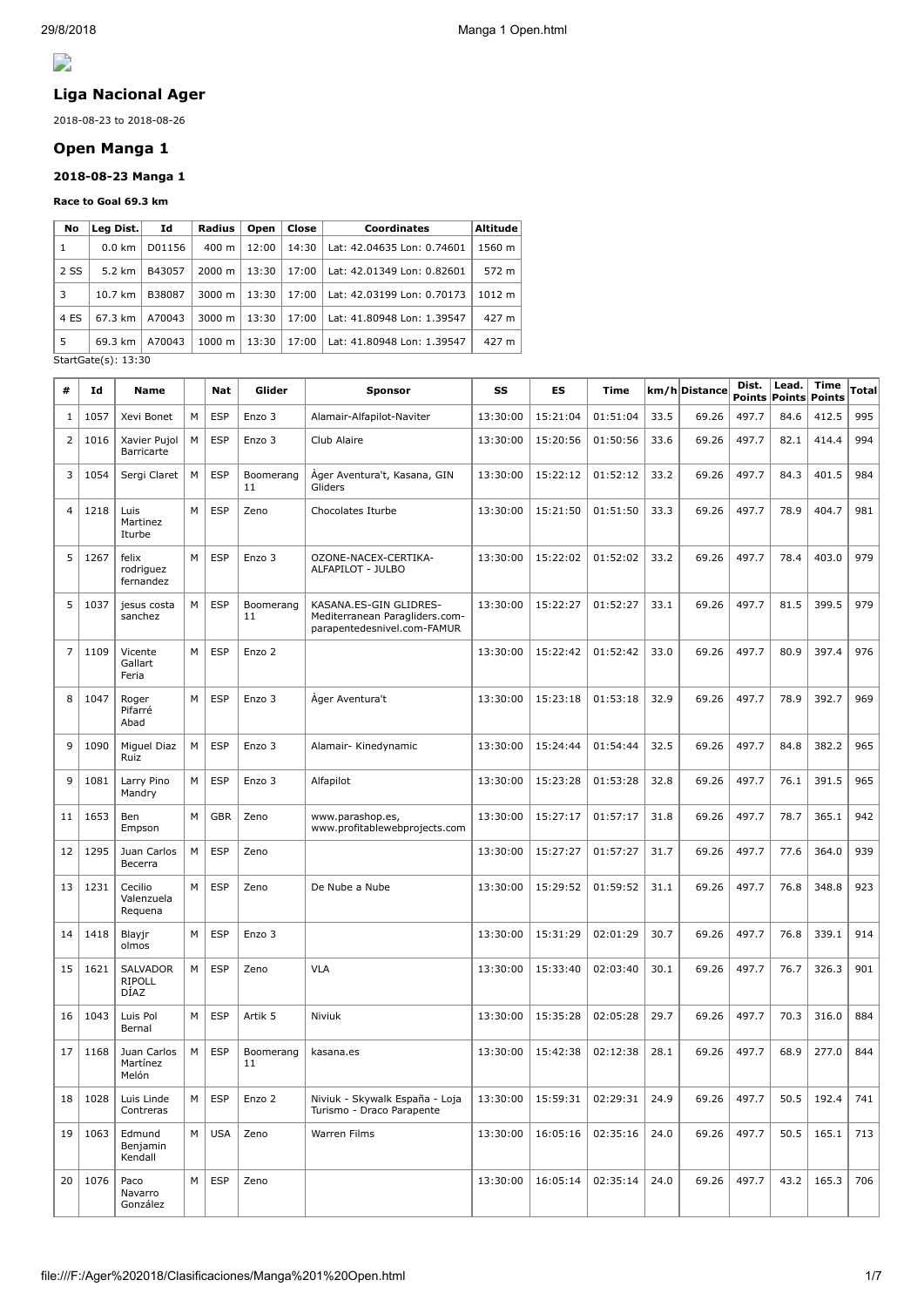| #  | Id   | <b>Name</b>                           |   | Nat                 | Glider                        | Sponsor                             | SS       | ES       | Time     |      | km/h Distance | Dist.                  | Lead.          | Time                   | <b>Total</b> |
|----|------|---------------------------------------|---|---------------------|-------------------------------|-------------------------------------|----------|----------|----------|------|---------------|------------------------|----------------|------------------------|--------------|
| 21 | 1009 | Andres                                | М | <b>ESP</b>          | Flow Xc                       | aerofly.es                          | 13:30:00 | 16:05:36 | 02:35:36 | 23.9 | 69.26         | <b>Points</b><br>497.7 | Points<br>40.1 | <b>Points</b><br>163.6 | 701          |
|    |      | francisco<br>SANCHEZ<br>MARTINEZ      |   |                     | RAcer                         |                                     |          |          |          |      |               |                        |                |                        |              |
| 22 | 1083 | Alvaro<br>Castellano<br>Molina        | М | <b>ESP</b>          | Zeno                          | YOMISMO                             | 13:30:00 | 16:05:49 | 02:35:49 | 23.9 | 69.26         | 497.7                  | 34.9           | 162.6                  | 695          |
| 23 | 1084 | Jordi<br>Masanés<br>Mateos            | М | <b>ESP</b>          | Artik 5                       | Viatges Masanés /<br>www.alioth.cat | 13:30:00 | 16:10:19 | 02:40:19 | 23.2 | 69.26         | 497.7                  | 19.1           | 141.7                  | 659          |
| 24 | 1291 | Manuel<br>Benitez<br>Fraysse          | M | <b>ESP</b>          | Delta 3                       |                                     | 13:30:00 | 16:21:03 | 02:51:03 | 21.8 | 69.26         | 497.7                  | 28.9           | 93.1                   | 620          |
| 25 | 1073 | Eduardo<br>Lindo<br>Mimoso            | М | <b>ESP</b>          | Peak 4                        |                                     | 13:30:00 | 16:27:38 | 02:57:38 | 21.0 | 69.26         | 497.7                  | 31.5           | 64.0                   | 593          |
| 26 | 1513 | Xavier<br>Caparrós<br>Bausa           | М | <b>ESP</b>          | Artik 5                       |                                     | 13:30:00 | 16:28:17 | 02:58:17 | 20.9 | 69.26         | 497.7                  | 16.7           | 61.2                   | 576          |
| 27 | 1329 | Joseba<br>Sobrón<br>Mendibil          | М | <b>ESP</b>          | Peak 3                        | E.S.C.A.N.P.A                       | 13:30:00 | 16:28:10 | 02:58:10 | 20.9 | 69.26         | 497.7                  | 14.0           | 61.7                   | 573          |
| 28 | 1177 | Jordi Farré<br>Hernández              | М | <b>ESP</b>          | Artik 5                       | Strip Air                           | 13:30:00 | 16:33:18 | 03:03:18 | 20.3 | 69.26         | 497.7                  | 27.1           | 39.4                   | 564          |
| 29 | 1224 | Francisco<br>Javier<br>Reina<br>Lagos | М | <b>ESP</b>          | Enzo 3                        | Ozone - Alam-air                    | 13:30:00 |          |          |      | 64.36         | 462.4                  | 87.9           |                        | 550          |
| 30 | 1006 | José Javier<br>Alvarez<br>Castillejo  | М | <b>ESP</b>          | Enzo 3                        | Alamair                             | 13:30:00 |          |          |      | 65.18         | 468.3                  | 80.0           |                        | 548          |
| 30 | 1189 | Virgilio<br>Ortiz Martín              | М | <b>ESP</b>          | Triton 2                      |                                     | 13:30:00 | 16:33:44 | 03:03:44 | 20.3 | 69.26         | 497.7                  | 13.0           | 37.5                   | 548          |
| 32 | 1096 | Juan Maiza<br>Otaño                   | М | <b>ESP</b>          | Cayenne 5                     | SKYWALK- Federacion VASCA           | 13:30:00 |          |          |      | 66.80         | 480.0                  | 58.2           |                        | 538          |
| 33 | 1021 | Pablo<br>Menchero<br>García-<br>Olías | М | <b>ESP</b>          | Poison<br>XAlps               | MEGAMEC                             | 13:30:00 | 16:47:27 | 03:17:27 | 18.9 | 69.26         | 497.7                  | 18.1           |                        | 516          |
| 34 | 1309 | Roman<br>Olyukhnych                   | М | <b>UKR</b>          | Zeno                          | <b>APCO</b>                         | 13:30:00 | 16:47:14 | 03:17:14 | 18.9 | 68.19         | 489.9                  | 15.8           |                        | 506          |
| 35 |      | 1847   jon Iriarte<br>arenaza         |   | $M \vert ESP \vert$ | Cayenne 5                     |                                     | 13:30:00 |          |          |      | 66.89         | 480.6                  | 24.5           |                        | 505          |
| 36 | 1062 | Josep<br>Ramon<br>Penella Ros         | M | <b>ESP</b>          | Delta 3                       |                                     | 13:30:00 | 16:46:21 | 03:16:21 | 19.0 | 69.26         | 497.7                  | 0.4            |                        | 498          |
| 37 | 1036 | Txus<br>Blanco<br>Zabaleta            | М | <b>ESP</b>          | artik 5                       |                                     | 13:30:00 |          |          |      | 64.46         | 463.1                  | 22.5           |                        | 486          |
| 38 | 1643 | Cecilia<br>Valenzuela<br>Agüí         | F | <b>ESP</b>          | Ikuma                         |                                     | 13:30:00 |          |          |      | 60.07         | 431.6                  | 11.2           |                        | 443          |
| 39 | 1066 | Rodolfo<br>Pérez<br>Leunda            | М | <b>ESP</b>          | Cayenne 5                     | SKYWALK+Basque Country              | 13:30:00 |          |          |      | 55.22         | 396.7                  | 22.0           |                        | 419          |
| 40 | 1171 | Jose Felix<br>Hornaetxe               | М | <b>ESP</b>          | zeno                          |                                     | 13:30:00 |          |          |      | 49.38         | 354.8                  | 48.6           |                        | 403          |
| 41 | 1135 | Thomas<br>Debionne                    | М | <b>FRA</b>          | Lynx                          | Podamallorca                        | 13:30:00 |          |          |      | 53.80         | 386.5                  |                |                        | 387          |
| 42 | 1106 | Francisco<br>Alcalá<br>Molina         | М | <b>ESP</b>          | Zeno                          | sebasfly.com                        | 13:30:00 |          |          |      | 48.96         | 351.8                  | 34.0           |                        | 386          |
| 43 | 1634 | Chechu<br>Martinez<br>Rojano          | М | ESP                 | Delta 3                       | RODEO STAR_FGT                      | 13:30:00 |          |          |      | 49.30         | 354.2                  | 3.3            |                        | 358          |
| 44 | 1070 | Eduardo<br>Espinosa<br>Pomares        | М | <b>ESP</b>          | Cayenne 5                     |                                     | 13:30:00 |          |          |      | 48.16         | 346.0                  | 10.4           |                        | 356          |
| 45 | 1833 | Julian<br>Cayssials<br>Julian         | М | <b>ESP</b>          | Boomerang<br>GTO <sub>2</sub> |                                     | 13:30:00 |          |          |      | 49.35         | 354.6                  |                |                        | 355          |
| 46 | 1866 | Andrés<br>Herrero<br>Martínez         | М | <b>ESP</b>          | Sigma 10                      | kasana.es                           | 13:30:00 |          |          |      | 49.05         | 352.4                  |                |                        | 352          |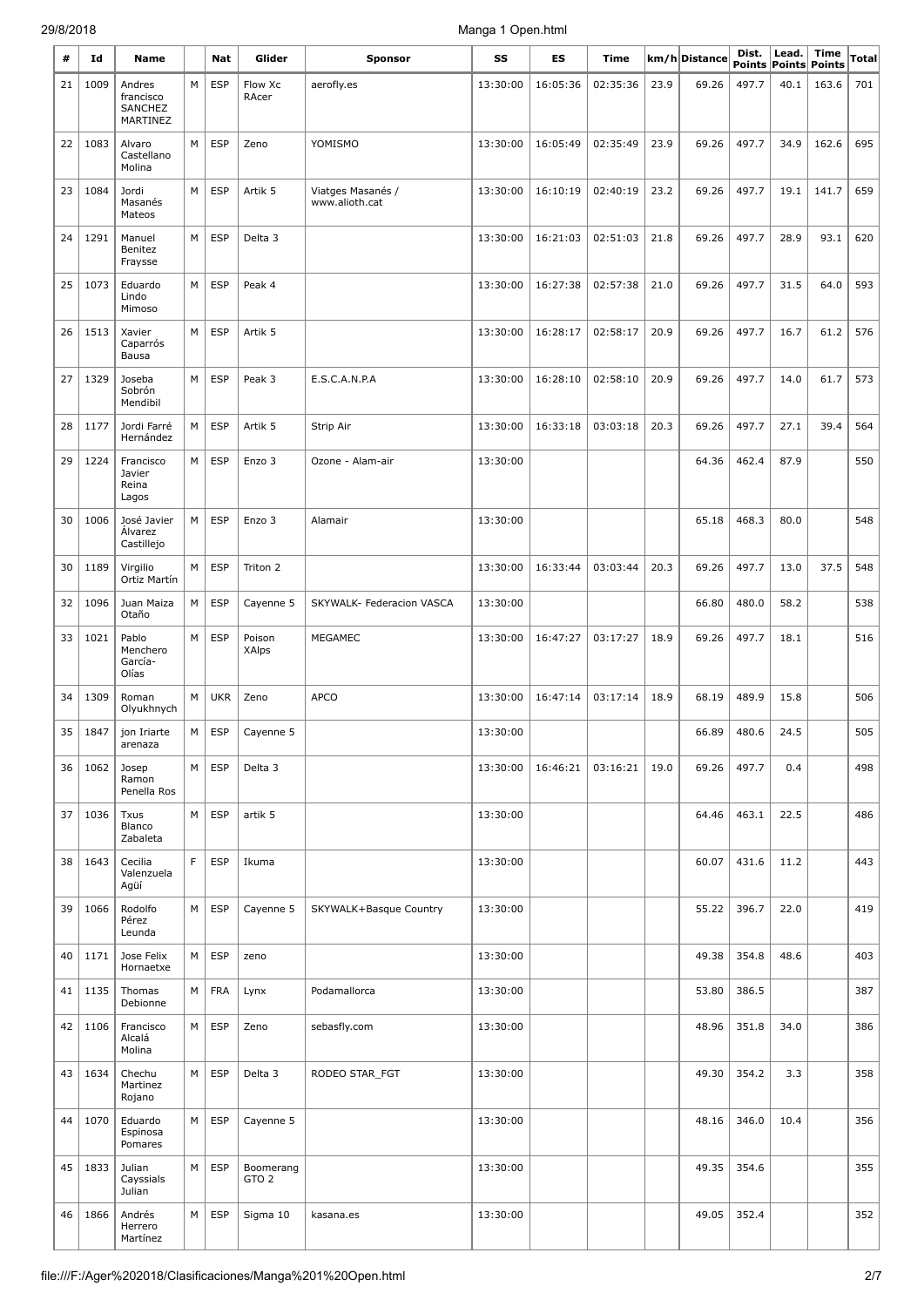| #  | Id          | <b>Name</b>                                        |   | Nat        | Glider            | <b>Sponsor</b>                                                  | SS       | <b>ES</b> | Time | km/h Distance | Dist. | Lead. | <b>Time</b>          | Total |
|----|-------------|----------------------------------------------------|---|------------|-------------------|-----------------------------------------------------------------|----------|-----------|------|---------------|-------|-------|----------------------|-------|
|    |             |                                                    |   |            |                   |                                                                 |          |           |      |               |       |       | Points Points Points |       |
| 47 | 1259        | Enric Moyés<br>Valls                               | М | <b>ESP</b> | Sigma 10          |                                                                 | 13:30:00 |           |      | 45.60         | 327.6 | 17.2  |                      | 345   |
| 48 | 1358        | Gabriel<br>Cañada<br>Estébanez                     | M | <b>ESP</b> | Bali 2            | Windtech Paragliders                                            | 13:30:00 |           |      | 46.46         | 333.8 |       |                      | 334   |
| 49 | 1859        | Jorge<br>Rodriguez<br>Gomez                        | М | <b>ESP</b> | Mac Para<br>Elan2 |                                                                 | 13:30:00 |           |      | 44.57         | 320.2 | 6.6   |                      | 327   |
| 49 | 1187        | <b>FRANCISCO</b><br>ANGEL<br><b>HORMIGO</b><br>GIL | М | <b>ESP</b> | Zeno              |                                                                 | 13:30:00 |           |      | 43.15         | 310.0 | 16.9  |                      | 327   |
| 51 | 1102        | Miguel<br>Villarta                                 | М | <b>ESP</b> | Cayenne 5         | FAMILIA VILLARTA                                                | 13:30:00 |           |      | 43.51         | 312.6 | 10.8  |                      | 323   |
| 51 | 1017        | Xavier<br>Berneda                                  | М | <b>ESP</b> | Enzo 3            | MunichSports.com -<br>Parashop.es - FlyFox -<br>DuuoShoes.com - | 13:30:00 |           |      | 43.36         | 311.5 | 11.6  |                      | 323   |
| 53 | 1041        | Maite<br>Moreno<br>Benito                          | F | <b>ESP</b> | Zeno              | Alfapilot                                                       | 13:30:00 |           |      | 43.24         | 310.7 | 11.2  |                      | 322   |
| 53 | 1164        | Juanma<br>Garcia<br>Guerrero                       | M | <b>ESP</b> | Queen 2           |                                                                 | 13:30:00 |           |      | 43.17         | 310.2 | 12.1  |                      | 322   |
| 55 | 1364        | Carlos<br>Palacios<br>Aguedo                       | M | <b>ESP</b> | Flow XC<br>Racer  | Aerofly                                                         | 13:30:00 |           |      | 43.22         | 310.5 | 10.5  |                      | 321   |
| 56 | 1116        | diego odetti                                       | М | <b>ESP</b> | Trango XC3        | Odetti jardins                                                  | 13:30:00 |           |      | 41.75         | 300.0 | 17.7  |                      | 318   |
| 57 | 1078        | Ivan Castro<br>Villate                             | М | <b>ESP</b> | Mantra 6          | <b>FVDA</b>                                                     | 13:30:00 |           |      | 42.16         | 302.9 | 11.2  |                      | 314   |
| 57 | 1886        | Gorka<br>Tornos<br>zabala                          | М | <b>ESP</b> | Cayenne 4         |                                                                 | 13:30:00 |           |      | 42.92         | 308.4 | 5.4   |                      | 314   |
| 59 | 1873        | Ángel<br>Castro<br>Marchal                         | M | <b>ESP</b> | Torck 2           | RAC - 16                                                        | 13:30:00 |           |      | 42.49         | 305.3 |       |                      | 305   |
| 60 | 1836        | Sento<br>Cordoba                                   | M | <b>ESP</b> | Artik 5           |                                                                 | 13:30:00 |           |      | 40.81         | 293.2 | 9.8   |                      | 303   |
| 60 | 1879        | MANUEL<br>MORCILLO<br>LÓPEZ                        | М | <b>ESP</b> | Ellus 4           |                                                                 | 13:30:00 |           |      | 42.20         | 303.2 |       |                      | 303   |
|    | $60$   1154 | Aitor<br>Echevarria                                | M | ESP        | Sigma $10$        |                                                                 | 13:30:00 |           |      | 42.22         | 303.4 |       |                      | 303   |
| 63 | 1416        | Francisco<br>José Marín<br>Perete                  | M | <b>ESP</b> | Summit XC<br>4    | MALLORCA Vs HELLIN                                              | 13:30:00 |           |      | 40.68         | 292.3 |       |                      | 292   |
| 64 | 1881        | Luis<br>Estébanez                                  | М | <b>ESP</b> | Sigma 10          |                                                                 | 13:30:00 |           |      | 40.23         | 289.1 |       |                      | 289   |
| 65 | 1436        | Ana Maria<br>Sancho<br>Frisuelos                   | F | ESP        | colt 2            | www.monteholiday.com                                            | 13:30:00 |           |      | 39.40         | 283.1 |       |                      | 283   |
| 66 | 1669        | German<br>Cabrera                                  | M | <b>ESP</b> | Cayenne 5         |                                                                 | 13:30:00 |           |      | 38.82         | 278.9 |       |                      | 279   |
| 67 | 1103        | David<br>Villarta                                  | М | <b>ESP</b> | Zeno              | <b>VILLARTA Family</b>                                          | 13:30:00 |           |      | 37.75         | 271.2 | 7.1   |                      | 278   |
| 67 | 1105        | Sergio<br>Alcaraz<br>Pérez                         | M | <b>ESP</b> | Artik 3           |                                                                 | 13:30:00 |           |      | 38.67         | 277.8 |       |                      | 278   |
| 67 | 1288        | <b>SOFIA</b><br><b>REBOLLO</b><br>REBOLLO          | F | <b>ESP</b> | Zeno              |                                                                 | 13:30:00 |           |      | 38.45         | 276.3 | 2.0   |                      | 278   |
| 70 | 1880        | Cristian<br>Martínez<br>casas                      | M | <b>ESP</b> | Cayenne 5         | Buscando                                                        | 13:30:00 |           |      | 38.50         | 276.6 |       |                      | 277   |
| 70 | 1020        | Federico<br>Núñez<br>Alcón                         | M | <b>ESP</b> | Zeno              | Zahe.ropa                                                       | 13:30:00 |           |      | 38.17         | 274.2 | 2.7   |                      | 277   |
| 72 | 1045        | Alfredo<br>Sanchez<br>Chacon                       | M | <b>ESP</b> | Cayenne 5         | SKYWALK - CLUB ALAIRE                                           | 13:30:00 |           |      | 38.38         | 275.8 |       |                      | 276   |
| 72 | 1882        | Diego<br>Muñoz<br>Pastor                           | M | <b>ESP</b> | Triton 2          |                                                                 | 13:30:00 |           |      | 38.39         | 275.8 |       |                      | 276   |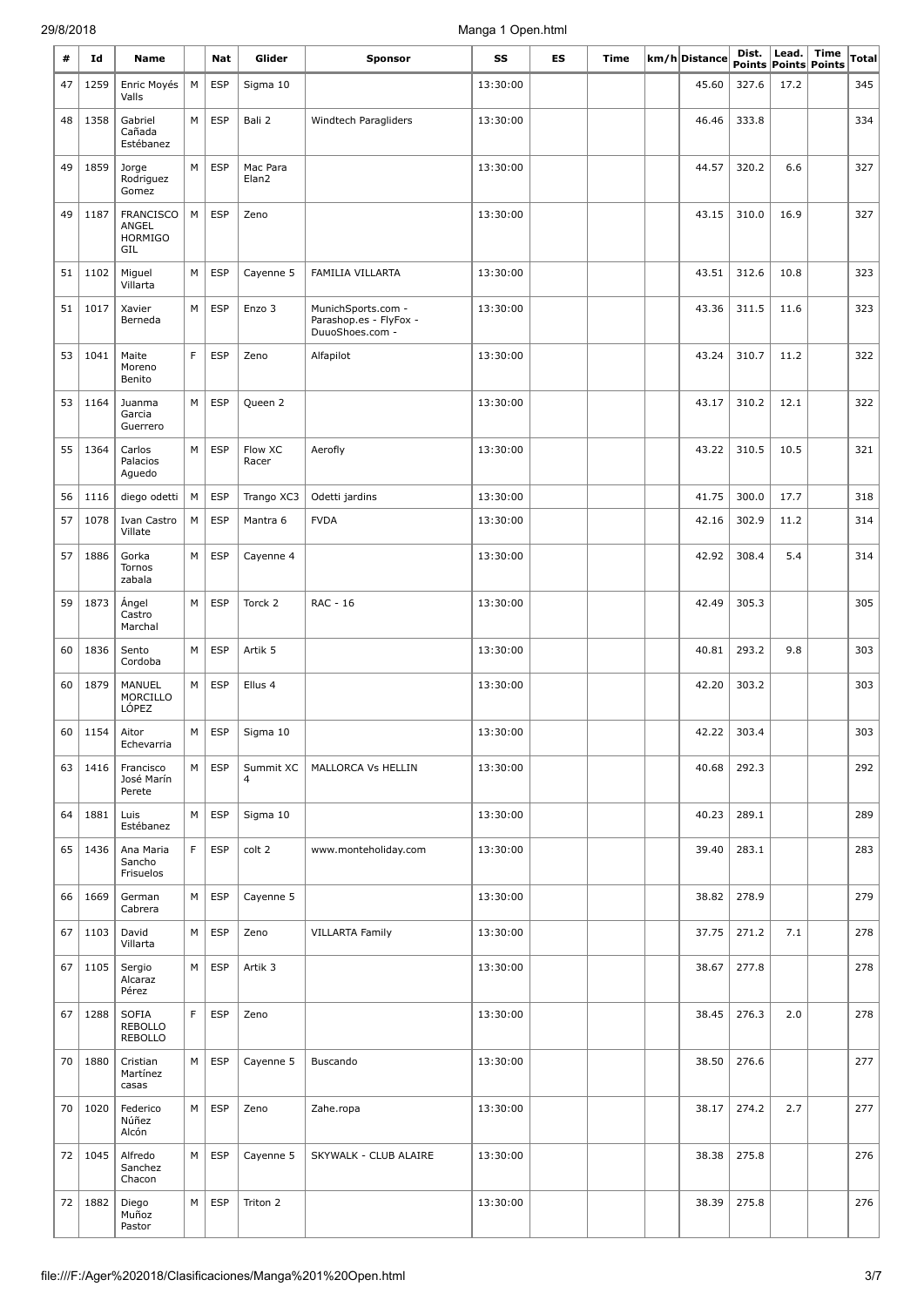| #  | Id   | <b>Name</b>                                         |    | <b>Nat</b> | Glider                        | <b>Sponsor</b>                         | SS       | <b>ES</b> | <b>Time</b> | km/h Distance | Dist. | Lead. | <b>Time</b><br>Points Points Points | Total |
|----|------|-----------------------------------------------------|----|------------|-------------------------------|----------------------------------------|----------|-----------|-------------|---------------|-------|-------|-------------------------------------|-------|
| 74 | 1800 | Dani<br>Martínez<br>Alarcón                         | M  | <b>ESP</b> | Chili 4                       | Skywalk España - Castillo de<br>Segura | 13:30:00 |           |             | 37.63         | 270.4 |       |                                     | 270   |
| 75 | 1052 | Vallès Milla<br>Pere                                | M  | <b>ESP</b> | Boomerang<br>GTO <sub>2</sub> |                                        | 13:30:00 |           |             | 37.04         | 266.1 |       |                                     | 266   |
| 76 | 1878 | Jose Madrid<br>Carmona                              | M  | <b>ESP</b> | Triton 2                      | Cold beer                              | 13:30:00 |           |             | 36.92         | 265.3 |       |                                     | 265   |
| 77 | 1111 | Arcadio<br>Carbo                                    | M  | <b>ESP</b> | rook 2                        |                                        | 13:30:00 |           |             | 36.62         | 263.1 |       |                                     | 263   |
| 78 | 1270 | Azahara<br>Velasco<br>Nevado                        | F. | <b>ESP</b> | Ikuma                         | ☀️                                     | 13:30:00 |           |             | 36.37         | 261.3 |       |                                     | 261   |
| 79 | 1026 | Jose<br>Antonio<br>Perez Jorge                      | M  | ESP        | Sector                        |                                        | 13:30:00 |           |             | 35.83         | 257.5 |       |                                     | 258   |
| 80 | 1136 | <b>Jesus</b><br><b>Torres</b><br>Gomez              | M  | <b>ESP</b> | Zeno                          |                                        | 13:30:00 |           |             | 34.97         | 251.2 |       |                                     | 251   |
| 80 | 1260 | Alberto<br>Plans                                    | M  | <b>ESP</b> | Artik 5                       | Ayuntamiento de Jijona                 | 13:30:00 |           |             | 34.96         | 251.2 |       |                                     | 251   |
| 82 | 1830 | Jordi Roset<br>llobet                               | M  | <b>ESP</b> | Swift                         |                                        | 13:30:00 |           |             | 34.20         | 245.7 |       |                                     | 246   |
| 83 | 1366 | Oriol<br>Cervelló<br>Nogués                         | M  | ESP        | Cayenne 5                     |                                        | 13:30:00 |           |             | 34.03         | 244.5 |       |                                     | 245   |
| 84 | 1112 | Javi<br>Canudas<br>Osuna                            | M  | <b>ESP</b> | Boomerang<br><b>GTO</b>       | www.mallorcaparapente.es               | 13:30:00 |           |             | 33.95         | 244.0 |       |                                     | 244   |
| 85 | 1032 | Mateu<br>Bendicho                                   | M  | <b>ESP</b> | Zeno                          |                                        | 13:30:00 |           |             | 33.10         | 237.9 |       |                                     | 238   |
| 86 | 1287 | Nando Silla<br>Martinez                             | M  | <b>ESP</b> | kangaroo 4                    |                                        | 13:30:00 |           |             | 20.00         | 143.7 |       |                                     | 144   |
| 87 | 1817 | <b>RAMON</b><br><b>JOSE</b><br>LOPEZ<br><b>SOTO</b> | M  | <b>ESP</b> | Carrera<br>Plus               |                                        | 13:30:00 |           |             | 8.77          | 63.0  |       |                                     | 63    |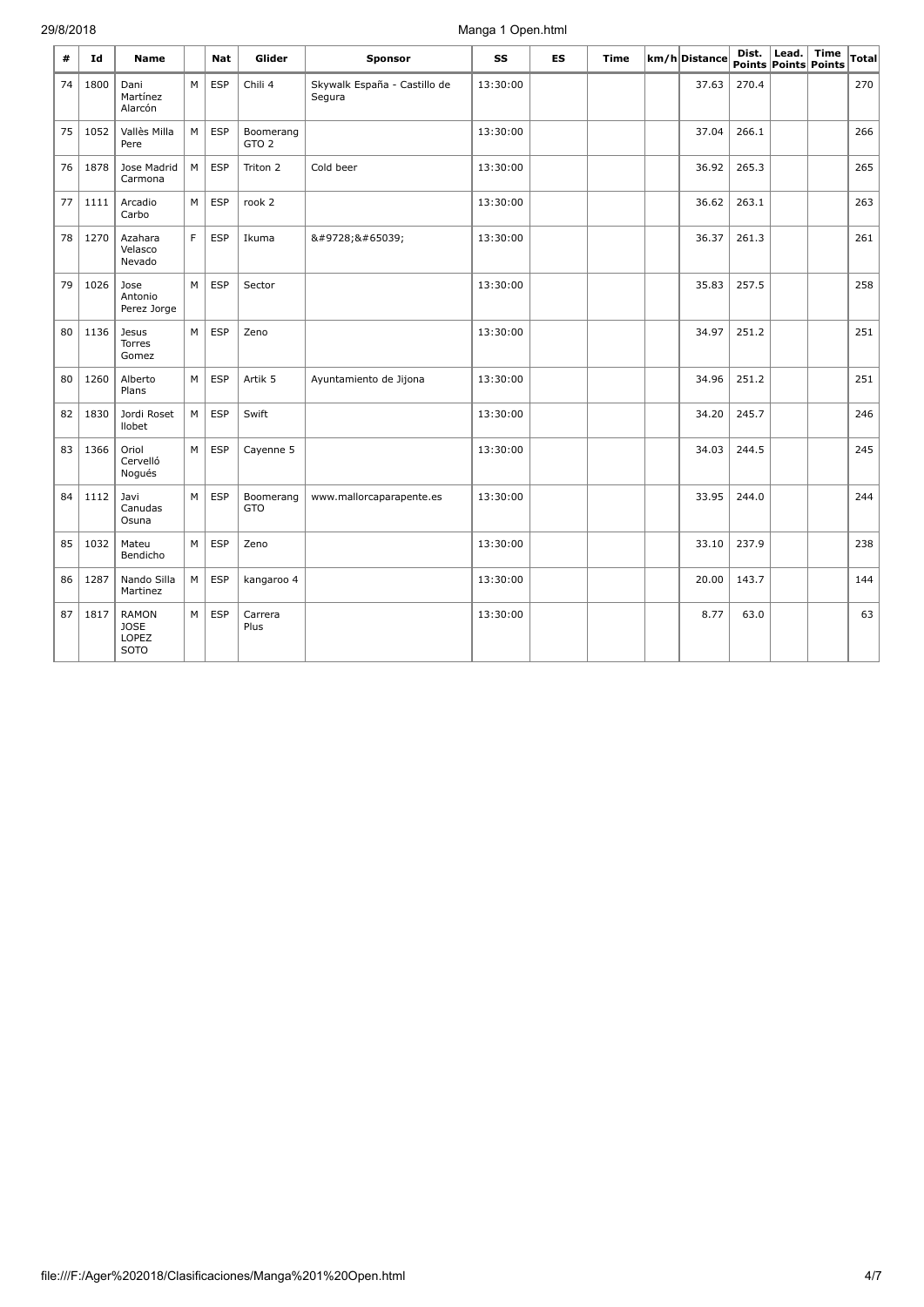## **Pilots absent from task (ABS)**

| Τd   | Name                        |
|------|-----------------------------|
| 1012 | Xabier González Ruiz        |
| 1048 | Miguel Angel Pifarré Boix   |
| 1056 | Carlos Madrueño Sicart      |
| 1153 | Luis Gomez                  |
| 1251 | Íñigo Redín Micháus         |
| 1365 | Xavi Segura Jobal           |
| 1885 | Carlos Antoñanzas de Andres |

### **Pilots not yet processed (NYP)**

**Id Name**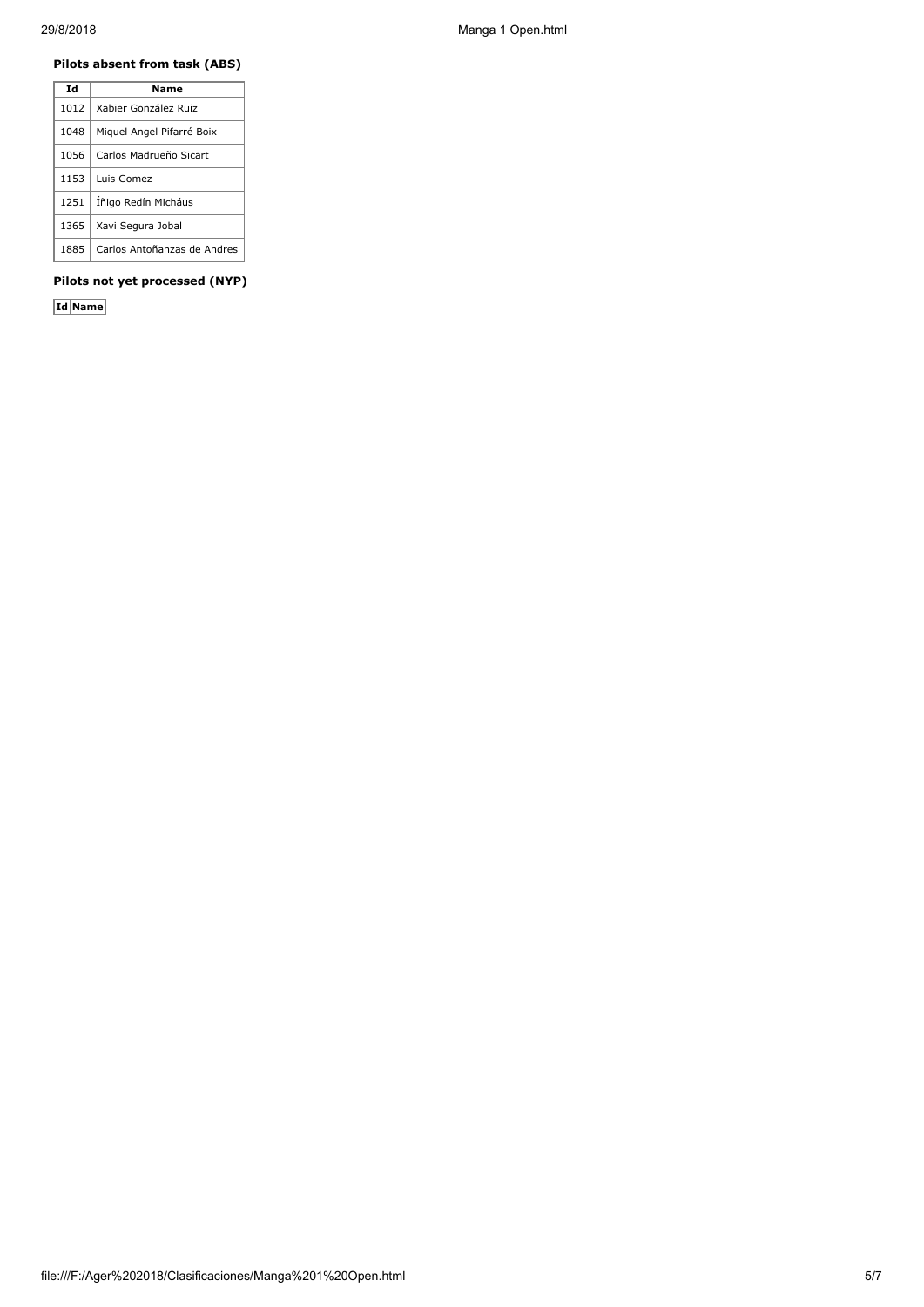#### **Task statistics**

| param                           | value                     |
|---------------------------------|---------------------------|
| ss distance                     | 62.075                    |
| task_distance                   | 69.264                    |
| launch_to_ess_distance          | 67.268                    |
| no_of_pilots_present            | 87                        |
| no_of_pilots_flying             | 87                        |
| no_of_pilots_lo                 | 56                        |
| no_of_pilots_reaching_nom_dist  | 85                        |
| no_of_pilots_reaching_es        | 32                        |
| no_of_pilots_reaching_goal      | 31                        |
| sum_flown_distance              | 4578.99                   |
| best_dist                       | 69.264                    |
| best_time                       | 1.8488888888889           |
| worst_time                      | 3.29083333333333          |
| no_of_pilots_in_competition     | 94                        |
| no_of_pilots_landed_before_stop | 0                         |
| sum_dist_over_min               | 4230.99                   |
| sum_real_dist_over_min          | 4230.99                   |
| sum_flown_distances             | 4578.99                   |
| best_real_dist                  | 69.264                    |
| last_start_time                 | 2018-08-23T13:30:00+02:00 |
| first_start_time                | 2018-08-23T13:30:00+02:00 |
| first_finish_time               | 2018-08-23T15:20:56+02:00 |
| max_time_to_get_time_points     | 3.20862742584696          |
| no_of_pilots_with_time_points   | 29                        |
| goalratio                       | 0.35632183908046          |
| arrival_weight                  | 0                         |
| departure_weight                | 0                         |
| leading_weight                  | 0.087909596729248         |
| time_weight                     | 0.414430956009312         |
| distance_weight                 | 0.49765944726144          |
| smallest_leading_coefficient    | 1.23231861008047          |
| available_points_distance       | 497.65944726144           |
| available_points_time           | 414.430956009312          |
| available_points_departure      | 0                         |
| available_points_leading        | 87.909596729248           |
| available_points_arrival        | 0                         |
| time_validity                   | 1                         |
| launch_validity                 | 1                         |
| distance_validity               | 1                         |
| stop_validity                   | 1                         |
| day_quality                     | 1                         |
| ftv_day_validity                | 1                         |
| time_points_stop_correction     | 0                         |

#### **Scoring formula settings**

| param    | value   |
|----------|---------|
| id       | PWC2016 |
| min_dist |         |
| nom dist | 25      |
| nom_time |         |

file:///F:/Ager%202018/Clasificaciones/Manga%201%20Open.html 6/7